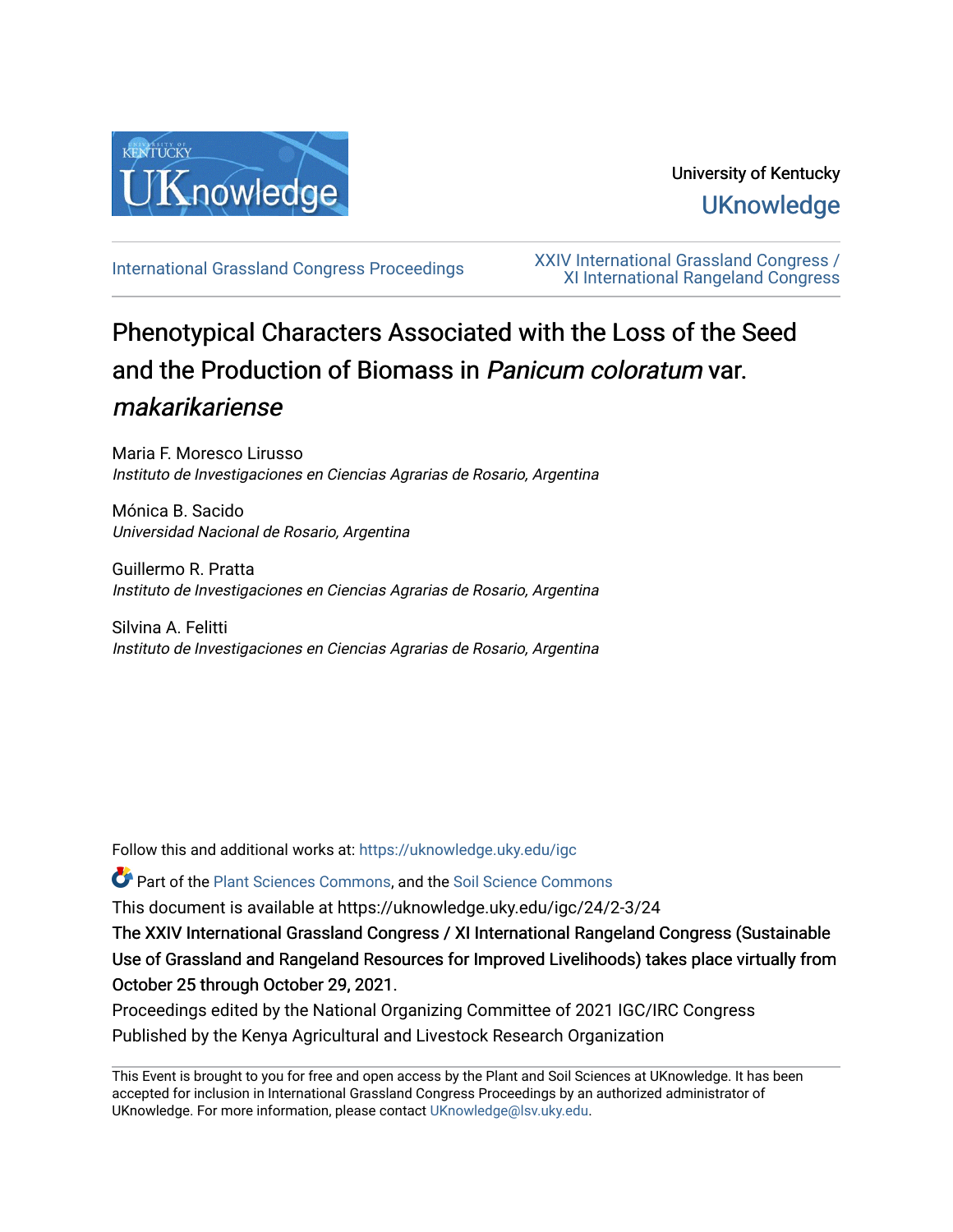# Phenotypical Characters Associated With The Loss Of The Seed And The Production Of Biomass In *Panicum coloratum* var. *makarikariense*

Moresco Lirusso, María F.<sup>1</sup>; Sacido, Mónica B.<sup>2</sup> (*ex aequo*); Pratta, Guillermo R.<sup>3</sup>; Felitti, Silvina A.<sup>4</sup> 1,3,4 IICAR-CONICET. Parque J.F. Villarino. CC 14 – S2125ZAA. Zavalla – Santa Fe – Argentina. <sup>2</sup> FCAgr-UNR. Parque J.F. Villarino. CC 14 – S2125ZAA. Zavalla – Santa Fe – Argentina.

**Key words**: *Panicum*; dehiscence; seed; biomass.

## **Abstract**

Since the beginning of humanity, plants have been manipulated by humans by artificial selection to obtain changes in their characteristics. This progress has been achieved through the domestication of the species. *Panicum coloratum* is a species of summer perennial grass, megathermic, tolerates waterlogging, cold and slightly saline soils. It is of African origin and used as fodder in various parts of the world. In Argentina around 130.500 hectares are sown, the most widespread varieties are: var. *coloratum*, and var. *makarikariense* Goossens. Its characteristics of determined flowering and ununiform ripening within the panicle, added to a very low retention of the seeds after maturation, establish serious difficulties in harvesting quality seeds. Megathermic forage species are good producers in forage quantity and, in turn, possess good quality. The objective of the work was to study the dynamics of seed dehiscence and the forage production of two cultivars of *Panicum coloratum* var. *makarikariense* (cv. Kapivera and cv. Bambatsi). The seed fall was evaluated weekly for 70 days between March-May 2017 and 2019 on 15 random inflorescences of each cultivar. Once the seed harvest was completed in May 2017 and 2019, the panicles were cut and the panicle height, panicle length, rachis length, wet weight, dry weight and percentage of dry matter were analyzed. Through a  $\chi^2$  distribution, it was found that there is experimental evidence that indicates that the dynamics of seed fall are different among cultivars. An analysis of main components was carried out in each year under study to simultaneously evaluate all the variables related to biomass, in the two ACPs mentioned there was not a defined grouping of the plants according to the cultivation to which they correspond.

## **Introduction**

Starting in 1970, Argentine agriculture underwent an expansion of its productive frontier, favored by the expansion of the area destined for planting export crops and the incorporation of a truly promising technological package. The advancement of this model has caused a shift of livestock to marginal areas with less productive skills due to both environmental and edaphic limitations. These aspects restrict the choice of forage species to those that due to their origin have adaptation characteristics at the physiological, morphological and productive level (quality and quantity of forage produced) (Pérez, 2005). *Panicum coloratum* is a species of summer perennial grass. It has a habit of tussock growth, erect bushes with short rhizomes, slow establishment, tolerates puddling, cold and slightly saline soils. It belongs to the Poaceae Family, Panicoideae Subfamily, Paniceae Tribe. Its African origin has allowed it to evolve in a tropical and subtropical environment, developing adaptations that increase its efficiency in the use of light, temperature and water resources. In Argentina, the most widespread varieties are two: *P. coloratum* L. var. *coloratum*, and *P. coloratum* L. var. *makarikariense* Goossens (Armando et al., 2013). It has a good production and presents high quality forage in summer compared to other C4 grasses, which allows it to be conserved as deferred forage towards winter (Petruzzi et al., 2003). However, its determined flowering characteristics and uneven maturation within the panicle, added to a high seed dehiscence after maturation, establish serious difficulties in harvesting quality seeds. Dehiscence is the phenomenon by which the fruits reach maturity and open naturally to let out and spread the seeds. In Argentina around 7.8 million hectares are sown with forage pastures, of which 1.4 million are cultivated with type  $C_4$  grasses and of these, 130,500 hectares are sown with *Panicum coloratum* (INDEC, 2002). The fruits have evolved through various mechanisms to mediate between the maturation and dispersal of their seeds. Since manipulation of dehiscence could improve crop yield, scientists have focused their attention on this process.

The increase in summer temperatures, in response to climate change, has established a marked interest in evaluating the productive and reproductive behavior of new megathermic grass species in the Argentine Pampeana region.

The objective of this work was to study the dynamics of seed dehiscence and forage production of two cultivars of *Panicum coloratum* var. *makarikariense* (cv. Kapivera and cv. Bambatsi).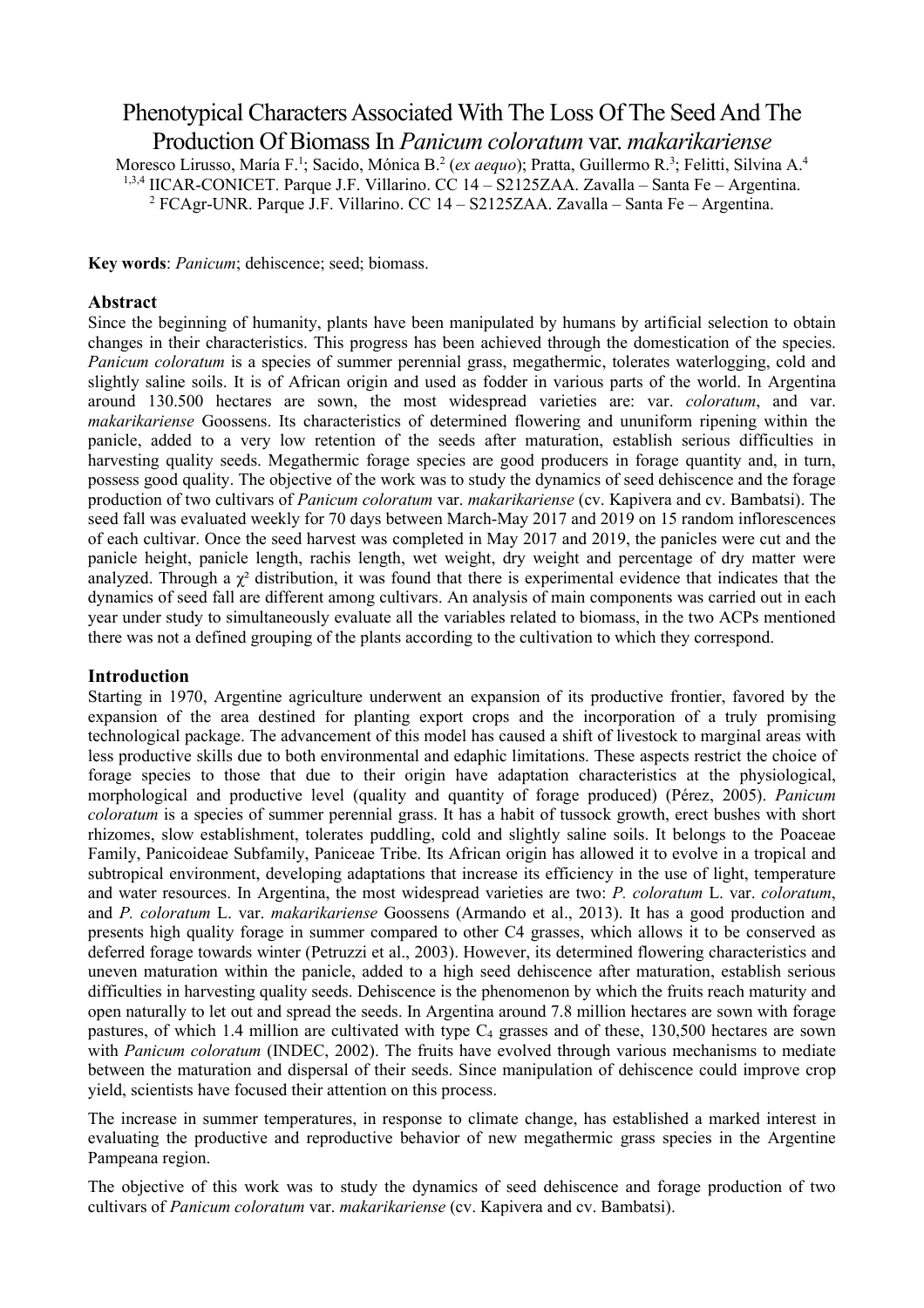# **Methods and Study Site**

During November 2015, were planted two cultivars of *Panicum coloratum* var. *makarikariense* (cv. Kapivera and cv. Bambatsi) in plastic cups on a substrate composed of earth and vermiculite. In March 2016, the transplant of 90 plants from each cultivar was carried out to an experimental lot located in the town of Zavalla, Santa Fe, Argentina (33 ° 01 ' S; 60 ° 53 ' W). The lot belongs to the Faculty of Agricultural Sciences (National University of Rosario) and consists of two consecutive plots of identical dimensions with a separation between plants of 1 meter, on which no previous chemical applications were made, neither during nor after transplant. This locality presents a temperate climate with annual precipitations close to 990 millimeters, typical/vertic Argiudol soil made up of moderately well-drained fine clays and insufficiently provided with organic matter.

Seed dehiscence: Seed drop was evaluated weekly for 70 days between March-May 2017 and 2019 by placing traps on 15 random inflorescences of each cultivar when 80% of them had  $\frac{2}{3}$  of anthesis. These traps consist of a vertical iron structure covered by a lycra mesh to which two rings of equal diameter are attached at a distance of 30 centimeters between them, containing a seed collection funnel at the base of the second ring (Fig. 1). The inflorescences were incorporated into the trap through a slot made on the funnel. The collections were carried out until approximately 80% of the inflorescences had lost all of their seeds. Using a  $\chi^2$  distribution, the results obtained were analyzed.



Fig. 1. Seed trap.

Panicle production: After the harvest of seeds during the years under study, the panicles were cut and transferred to the laboratory where the following measurements were made: *Panicle height:* length in centimeters from the base of the panicle to the apex. *Panicle length:* measured in centimeters from the apex to the knot of the flag leaf. *Rachis length:* distance in centimeters from the upper end to the first branch of the panicle (Fig. 2). The panicles were weighed (weight h) from the apex to the node of the flag leaf, discarding the leaves and were placed in an oven at 60 ° C for 72 hours. Then, they were weighed (weight s) again to obtain the dry matter (dm %) of them. A principal component analysis (PCA) was carried out for each year under study in order to simultaneously evaluate all the variables and explore correlations between them.





All analyzes were performed using the Infostat program (Di Rienzo et al., 2008).

#### **Results**

Seed dehiscence: The results indicate a similar seed drop for both genotypes until week 5, after which differences in the dehiscence process begin to be seen in both cultivars, being notably greater during the final 20 days of the experiment (Fig. 3). There is experimental evidence indicating that the dynamics of seed drop is different between cultivars, both for the accumulated number of seeds dropped during the trial and for the number of seeds dropped per week. The Bambatsi cultivar evidences a greater total dehiscence of seeds in the 2 years under study.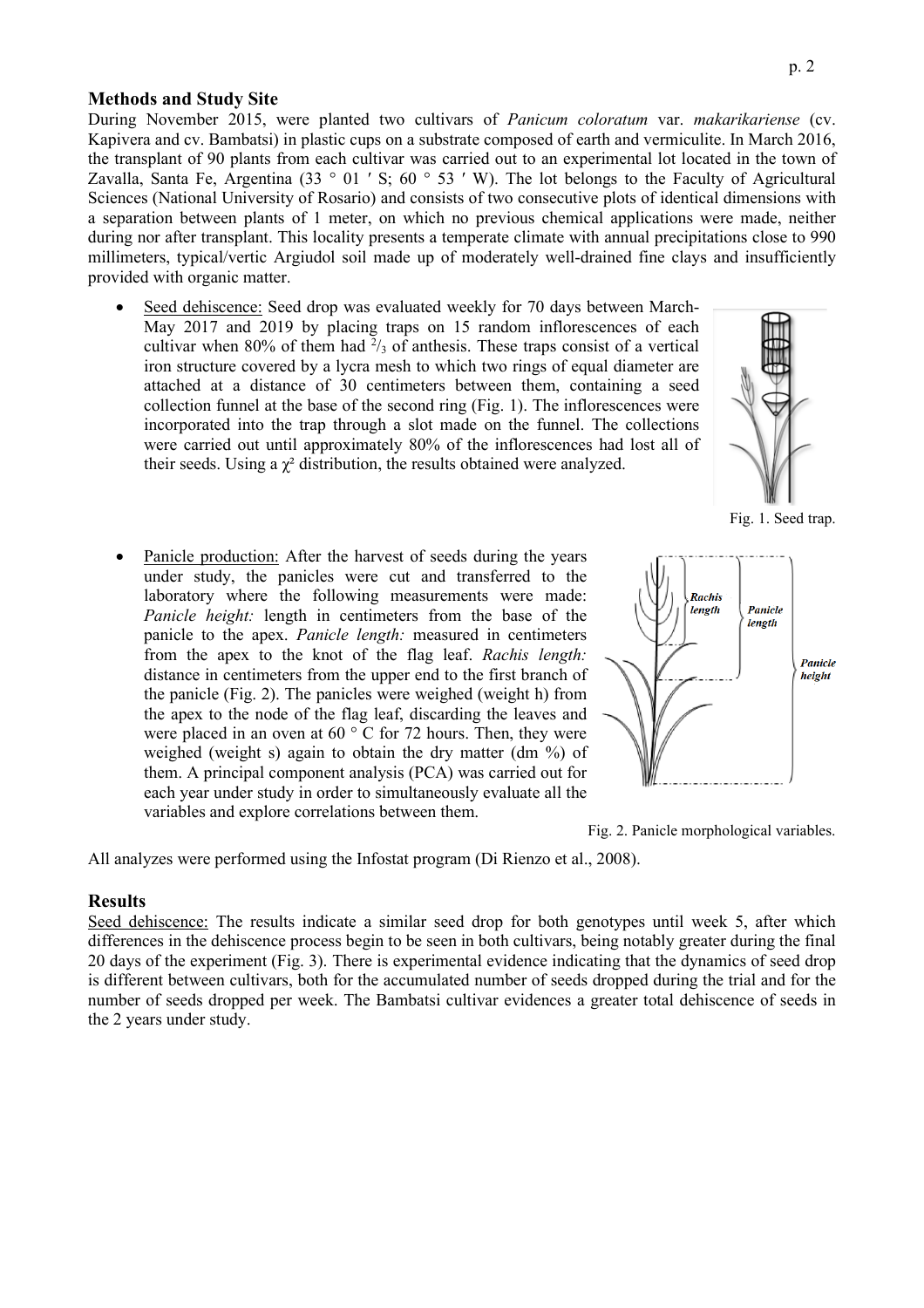

Fig. 3. Seed drop dynamics  $(\alpha=0.05. \text{DF}=7)$ Yellow ellipses indicate the peak of seed fall.

Forage production: The analysis of variance showed that in the two years there is experimental evidence indicating the existence of significant differences between cultivars for the variables "panicle l" and "rachis l". In the two PCAs mentioned, a defined grouping of the plants according to the cultivar to which they correspond is not displayed. The yellow triangles represent individuals of the Kapivera cultivar, and the blue triangles represent individuals of the Bambatsi cultivar.

*PCA 2017*: In the biplot it can be seen that the variables "dry w" and "wet w" (correlation coefficient: 0.96) and the correlated variables "rachis l" and "panicle l" (correlation coefficient: 0.86) (Fig. 4).

*PCA 2019:* two groups of correlated variables are also displayed, on the one hand we find "rachis l" and "panicle l" (correlation coefficient: 0.82), and on the other "dry w" and "wet w" (correlation coefficient: 0.93) (Fig. 5).